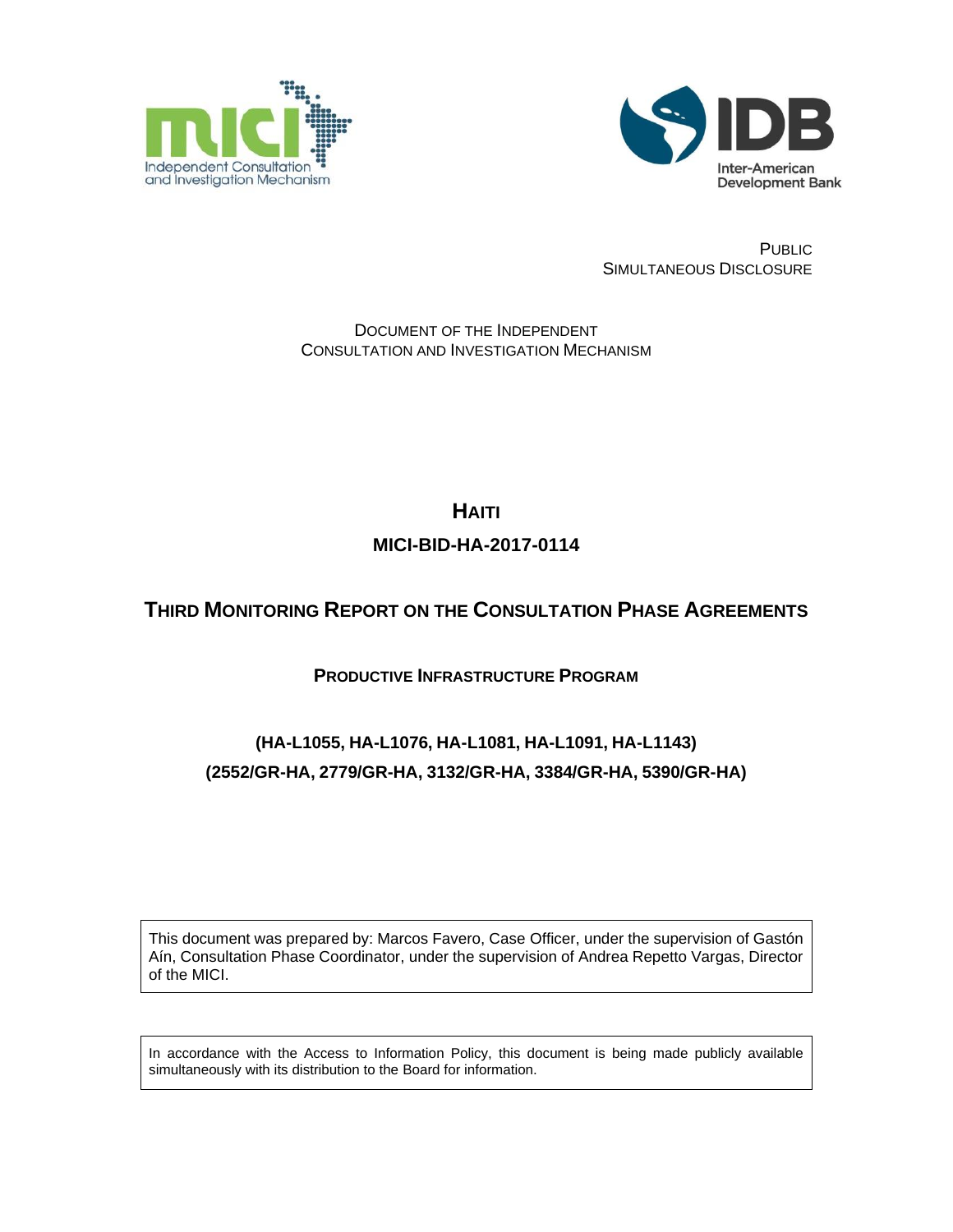## **CONTENTS**

# E[XECUTIVE](#page-4-0) SUMMARY

| II. MICI POLICY AUTHORITY FOR THE MONITORING OF AGREEMENTS3 |  |
|-------------------------------------------------------------|--|
|                                                             |  |
|                                                             |  |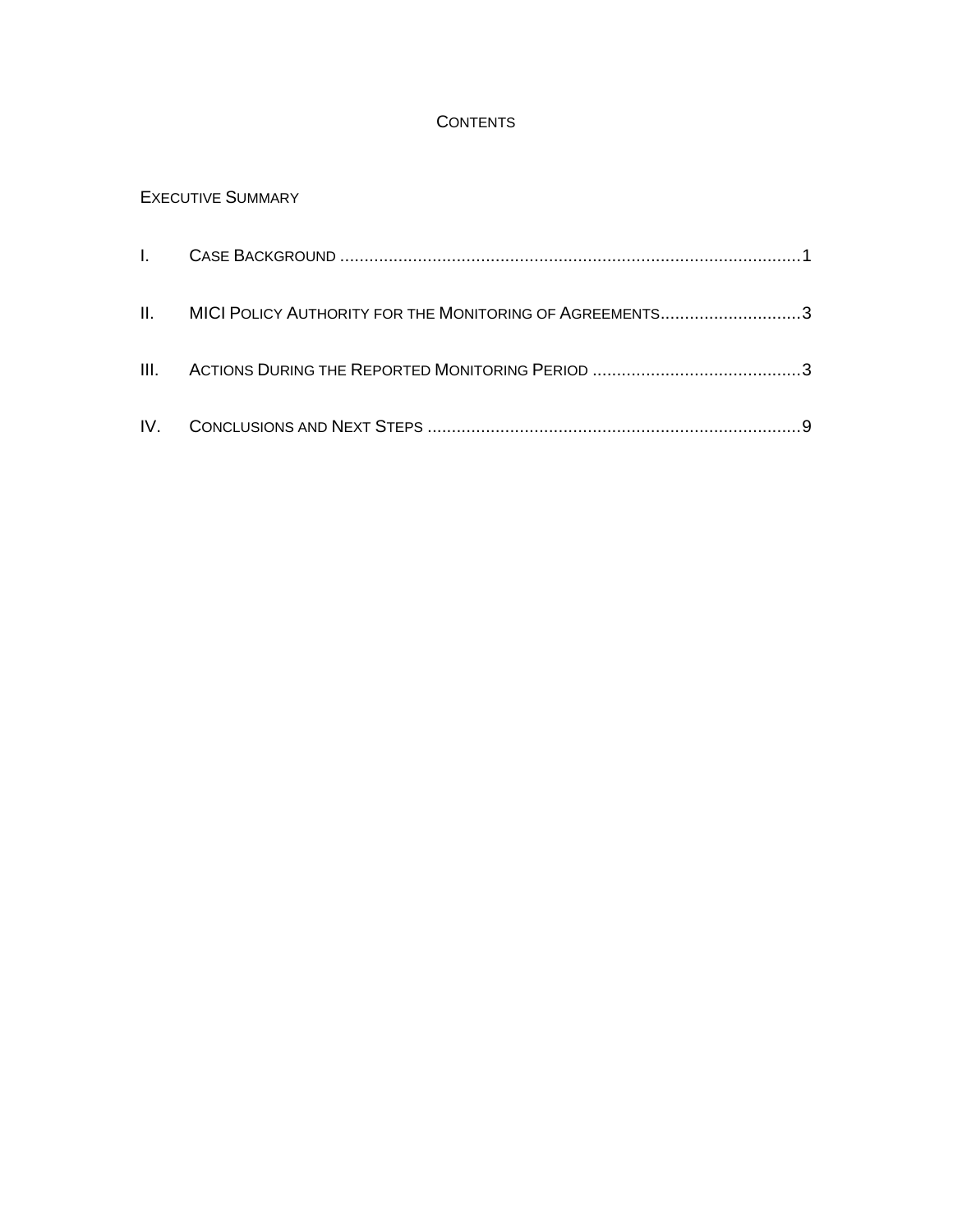| <b>LINKS</b>   |                                                                                                                                            |  |
|----------------|--------------------------------------------------------------------------------------------------------------------------------------------|--|
| $\mathbf{1}$ . | Original request (In Spanish only)                                                                                                         |  |
| 2.             | MICI-BID-HA-2017-0114 case file                                                                                                            |  |
| 3.             | <b>Consultation Phase Report</b>                                                                                                           |  |
| 4.             | First Monitoring Report on the Consultation Phase Agreements (2019)                                                                        |  |
| 5.             | Second Monitoring Report on the Consultation Phase Agreements                                                                              |  |
| 6.             | <b>Grant Proposal for the Infrastructure Program (HA-L1055)</b>                                                                            |  |
| 7.             | Grant Proposal for the Productive Infrastructure Program (HA-L1076)                                                                        |  |
| 8.             | Proposal for Nonreimbursable Financing for Productive Infrastructure Program II (HA-L1081)                                                 |  |
| 9.             | Grant Proposal for the Productive Infrastructure Program III (HA-L1091)                                                                    |  |
| 10.            | Compensation and Livelihood Restoration Action Plan (In French only)                                                                       |  |
| 11.            | Haiti Social Impact Assessment - Productive Infrastructure Program I-IV (HA-L1076, HA-L1081, HA-L1091,<br>HA-1101) (In English only)       |  |
| 12.            | Cumulative Environmental Impact Study - Productive Infrastructure Program I-IV (HA-L1076, HA-L1081,<br>HA-L1091, HA-1101) (In French only) |  |
| 13.            | <b>Guidance Note for Accessible and Secure Remote Case Management</b>                                                                      |  |
| 14.            | Guidelines for Addressing Risk of Reprisals in Complaint Management                                                                        |  |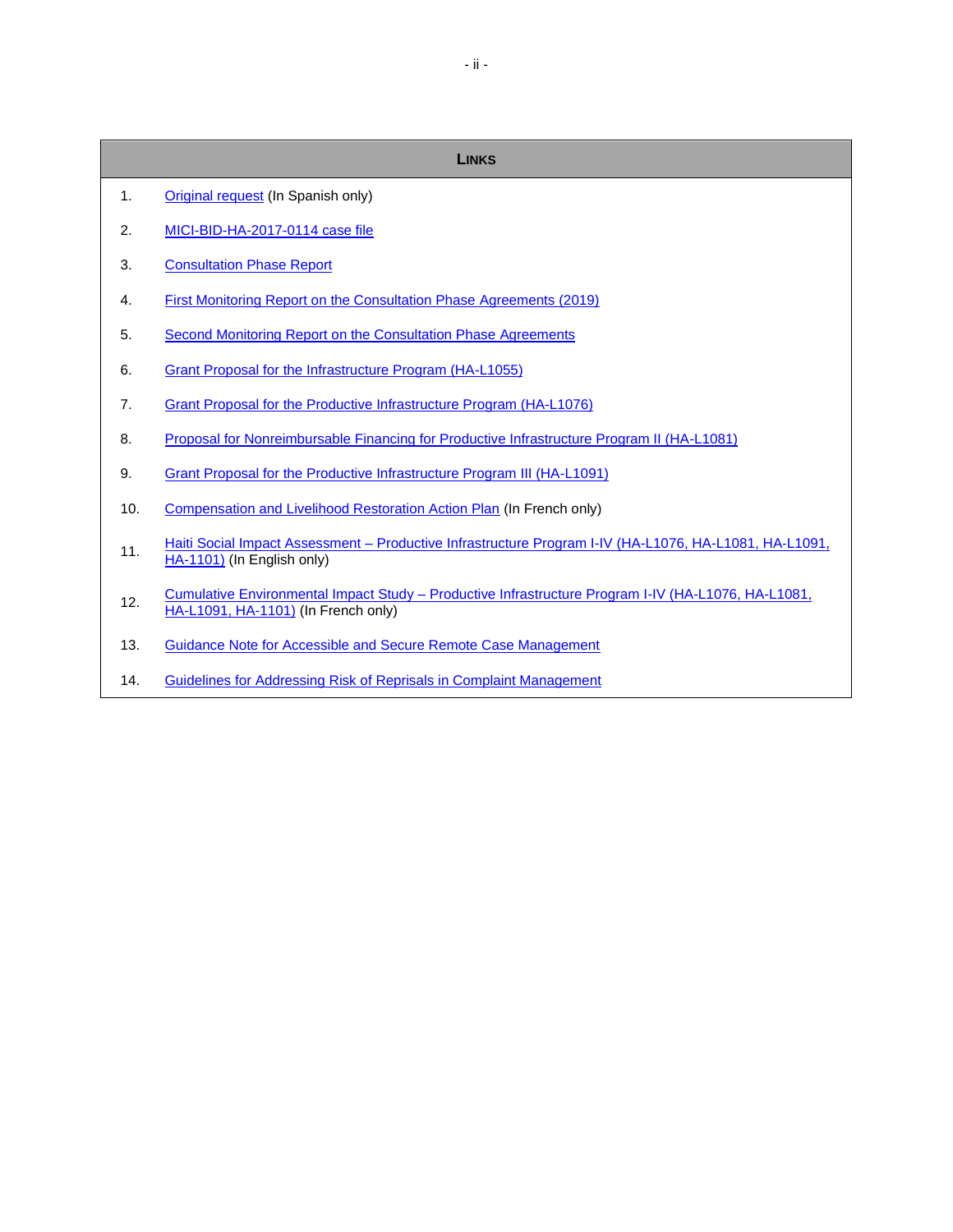### **ABBREVIATIONS**

| <b>AREDE</b>               | Action pour la Reforestation et la Défense de l'Environnement<br>[Action for Reforestation and Environmental Defense] |
|----------------------------|-----------------------------------------------------------------------------------------------------------------------|
| Bank or IDB                | Inter-American Development Bank                                                                                       |
| Board                      | Board of Executive Directors of the IDB                                                                               |
| <b>DGI</b>                 | Direction Nationale des Impôts [Tax Bureau]                                                                           |
| Kolektif or<br>Requesters  | Kolektif Peyizan Viktim Tè Chabè                                                                                      |
| Komité                     | Group of 10 Requesters that have represented the Kolektif over<br>the course of the MICI process                      |
| Management                 | The IDB Group manager or managers in charge of the relevant<br>IDB Group-financed operation or any delegate thereof   |
| MICI or the<br>Mechanism   | Independent Consultation and Investigation Mechanism                                                                  |
| <b>PAP</b>                 | Persons affected by the program                                                                                       |
| PIC or Park                | Parque Industrial de Caracol [Caracol Industrial Park]                                                                |
| <b>PITAG or Program</b>    | Agricultural and Agroforestry Technological Innovation Program                                                        |
| UTE or executing<br>agency | Unité Technique d'Exécution [Unidad Técnica de Ejecución]                                                             |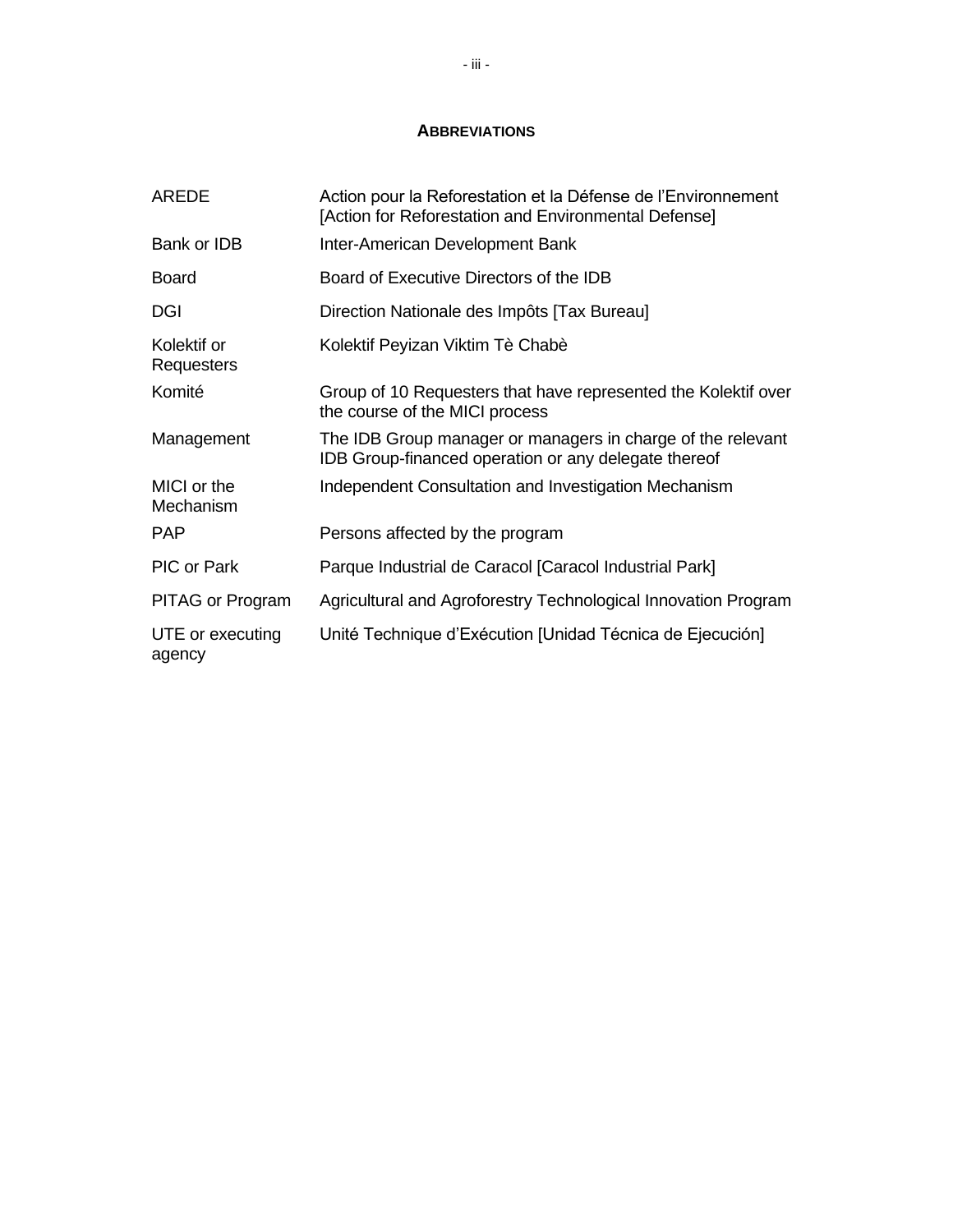#### **EXECUTIVE SUMMARY**

<span id="page-4-0"></span>The objective of the Productive Infrastructure Program is to strengthen private sector development in northern Haiti through the construction and operation of the Caracol Industrial Park (PIC or Park). The PIC covers an area measuring approximately 246 hectares and is located in the commune of Caracol near Trou-du-Nord, Terrier-Rouge, and Limonade in the Northeast Department of Haiti.

The Inter-American Development Bank has supported the program through five grant operations (HA-L1055, HA-L1076, HA-L1081, HA-L1091, and HA-L1143) <sup>1</sup> and various technical cooperation operations. On 3 November 2021, the IDB Board of Executive Directors approved operation [HA-L1143](https://www.iadb.org/en/project/HA-L1143) "Productive Infrastructure Program V" in support of the PIC. The Infrastructure Program (operation HA-L1055), the first of several grant operations, was approved on 25 July 2011 by the IDB Board of Executive Directors. It financed: (i) the Park's initial infrastructure, including the perimeter fence, a water treatment plant, and temporary water treatment and waste management facilities; (ii) four industrial buildings; (iii) an administrative building; (iv) social and environmental studies and mitigation measures; and (v) the Compensation and Livelihood Restoration Plan for People Affected by the Program. A portion of funding for the latter component is also part of operation HA-L1076.

On 12 January 2017, the Independent Consultation and Investigation Mechanism (the MICI or the Mechanism) received a Request filed by the Kolektif Peyizan Viktim Tè Chabè [Peasants Collective of Victims of the Chabert] with the support of three civil society organizations: Accountability Counsel, ActionAid Haiti, and AREDE. The Kolektif consists of approximately 422 families who had been farming the land in the area where the PIC was built. Despite having received subsequent compensation—comprising transitional and final payments—the Requesters maintain that the amounts received did not enable them to restore their livelihoods. Additionally, the Requesters allege that they were unaware of the program's potential environmental impacts, particularly the pollution of the Trou-du-Nord River and of the air in the vicinity of the project site. They also had concerns about solid waste management.

The Request was declared eligible on 23 March 2017. On 14 June 2017, a MICI Consultation Phase was initiated, which ended with the signing of a confidential agreement on 8 December 2018. That agreement includes corrective measures to restore the livelihoods of persons affected by the program. One member of the affected household would have the opportunity to access employment at the PIC, preceded by technical training. Meanwhile, another member of affected households could choose from the following supplemental options: access to land and technical support ("access to land"); specialized farming equipment and inputs ("specialized equipment"); graduation program for the most vulnerable focused on small business development and access to microcredit ("graduation program"); or a one-year scholarship for vocational training ("vocational training"). The Agreement also includes provisions regarding access to information on the program's social and environmental impacts.

In terms of the structure for monitoring the commitments reached, the Parties agreed to set up a Monitoring Committee comprising three representatives of the Requesters, one representative of IDB Management, and one representative of the Technical Execution

<sup>1</sup> In 2015, the IDB Board of Executive Directors approved operation HA-L1101 to support Caracol Industrial Park, but that operation was canceled in 2019.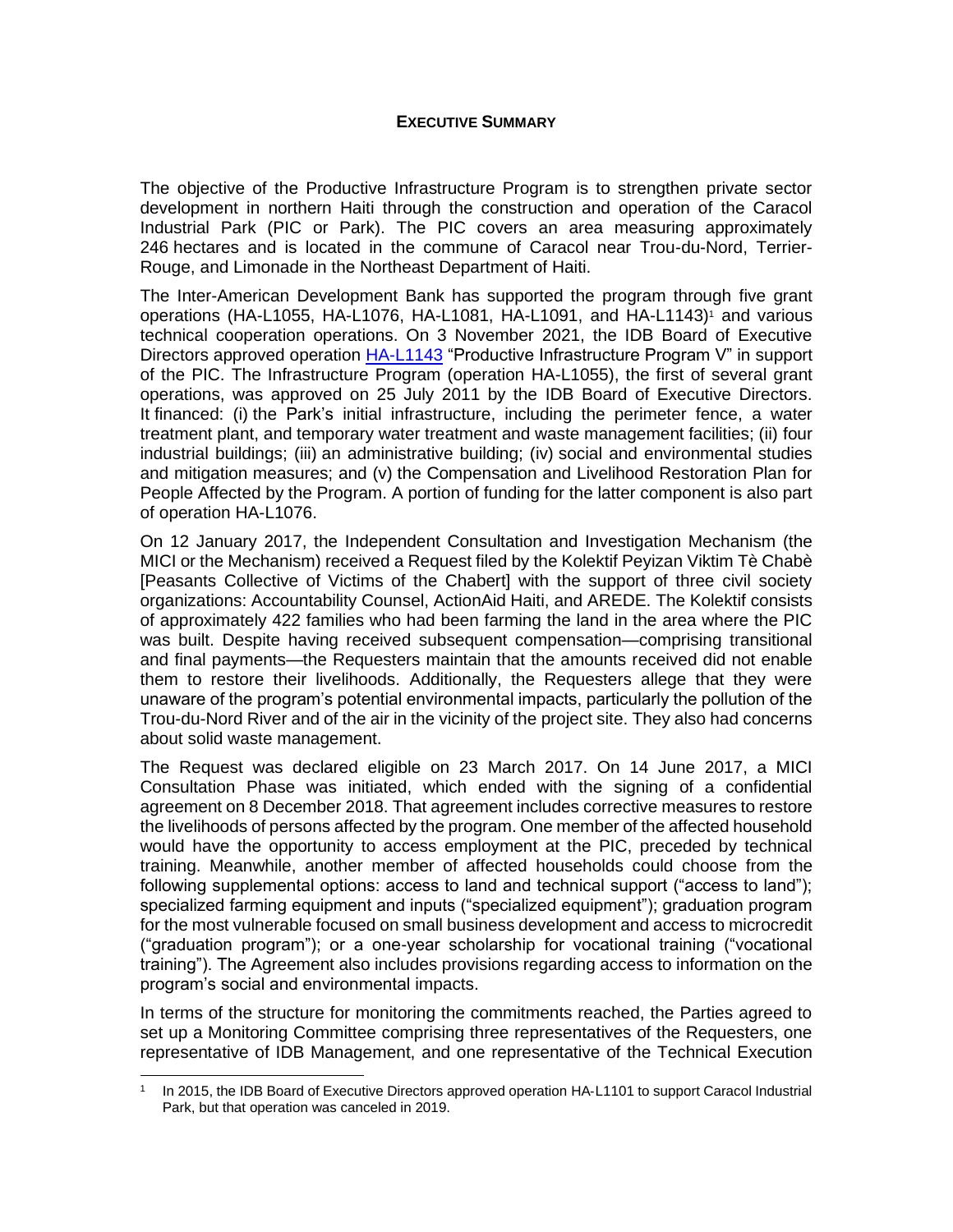Unit (UTE or executing agency). The Parties also asked the MICI to perform monitoring. The MICI facilitates the meetings of the Monitoring Committee with the collaboration of Mr. Julián Portilla, who is on the Mechanism's roster of experts in facilitation and has accompanied the process from the outset.

This report covers the third year of monitoring, comprising the period from January 2021 to March 2022, during which two MICI-facilitated meetings of the Monitoring Committee were held. Due to the travel restrictions in response to the COVID-19 pandemic, the meetings were held via videoconference ensuring that the Requesters could participate by phone. The Mechanism tried to address, to the best of its ability, technological and communication challenges to ensure that all Parties could effectively participate. It also guaranteed access to French-Creole-French interpretation services and monitored the provisions of the "Guidance Note for Accessible and Secure Remote Case Management." The MICI also remained in constant contact with the Parties through bilateral meetings to ascertain and jointly evaluate progress on fulfillment of the commitments.

During the third year of monitoring, the MICI observed considerable progress in all components. In particular, tangible results were achieved in the "access to employment," "access to land," "graduation program," and "vocational training" components. In 2021, the MICI observed that 25 persons affected by the program (PAP) had gained access to employment, 11 to land, 172 to the graduation program, and two to vocational training.

However, the MICI observed that less progress had been made in the "specialized equipment" component during the period analyzed, in which 13 wells with problems had been repaired, although no motorized pumps had been provided and the drilling works for new wells had not been completed. As regards the "access to land" component, while the MICI had observed progress in terms of results, there were persistent difficulties in obtaining detailed information on the steps required to formalize the title transfers, and the persons affected by the program still had no access to private land. As of the writing of this report, the UTE had indicated in conversations with the MICI that it would it be delivering three plots of private land in May.

To date, the cumulative percentages of the Agreement implemented by component are: "access to employment," 19%; "access to land," 11%; "specialized equipment," 70%; "graduation program," 91%; and "vocational training," 66%.

Throughout 2021, a number of structural challenges impacted fulfillment of the Agreement. The restrictions imposed in response to the pandemic affected implementation and the monitoring activities since they limited domestic and international travel. The third year of monitoring was also affected by a complex sociopolitical environment and precarious security conditions that restricted movements within Haiti. The exacerbation of the political context due to the assassination of president Jovenel Moïse in July 2021, the damage caused to Haiti's infrastructure by a 7.2 magnitude earthquake, followed by Tropical Storm Grace in August, and the fuel crisis in the last quarter of 2021 hampered the progress made on activities and processes, and in communications with the Requesters. Specifically, the security situation and the fuel crisis directly impacted the execution timeline for the "access to land and technical support" component, by hampering the land surveying process.

The Mechanism would like to highlight the efforts and flexibility of the Requesters and of UTE and IDB officials who played a leading role in securing the progress achieved under certain components of the Agreement. The MICI also stresses the need to ensure access to timely, precise, and detailed information, both in terms of the necessary procedures for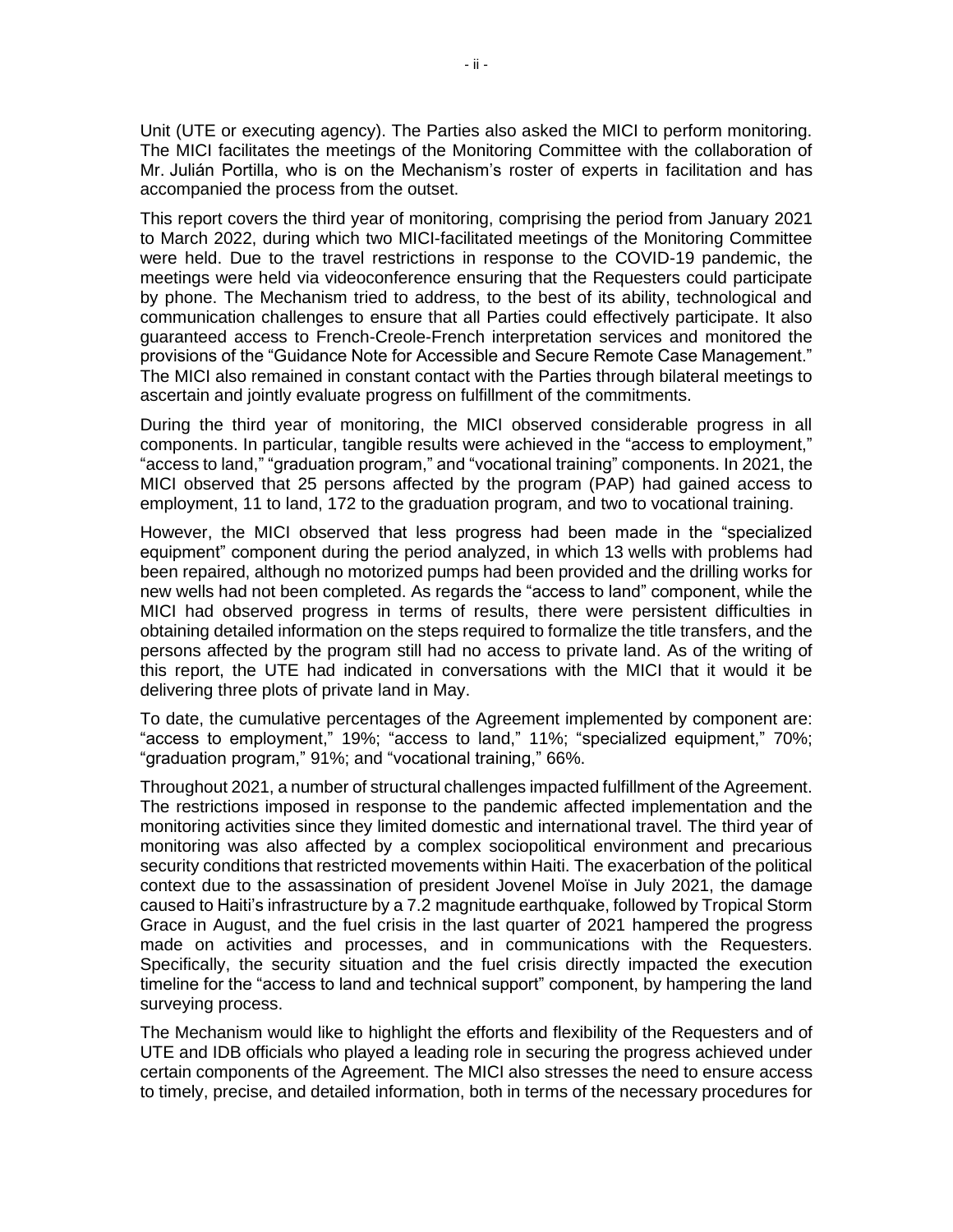achieving the objectives under each component of the Agreement and the monitoring of PAP and their options under the framework for restoring their means of subsistence. The MICI also considers it essential to strengthen the mechanisms for communication among the Requesters, as well as their understanding of the contents of the Agreement and the particulars of each option.

The MICI will continue its monitoring activities in 2022, by organizing and facilitating virtual meetings of the Monitoring Committee. If the circumstances of the pandemic allow, the MICI will field at least one mission to Caracol and Limonade in the second half of the year to facilitate in-person meetings of the Monitoring Committee and evaluate progress toward fulfillment. The Mechanism will provide the Parties with ad hoc support as needed and will continue to evaluate any circumstances that could weaken the process. In March 2023, it will issue the Fourth Annual Monitoring Report, which will discuss the actions taken and the progress achieved. According to paragraph 35 of the MICI Policy, the monitoring period of the agreement reached is not to exceed five years from the signature date of the Agreement.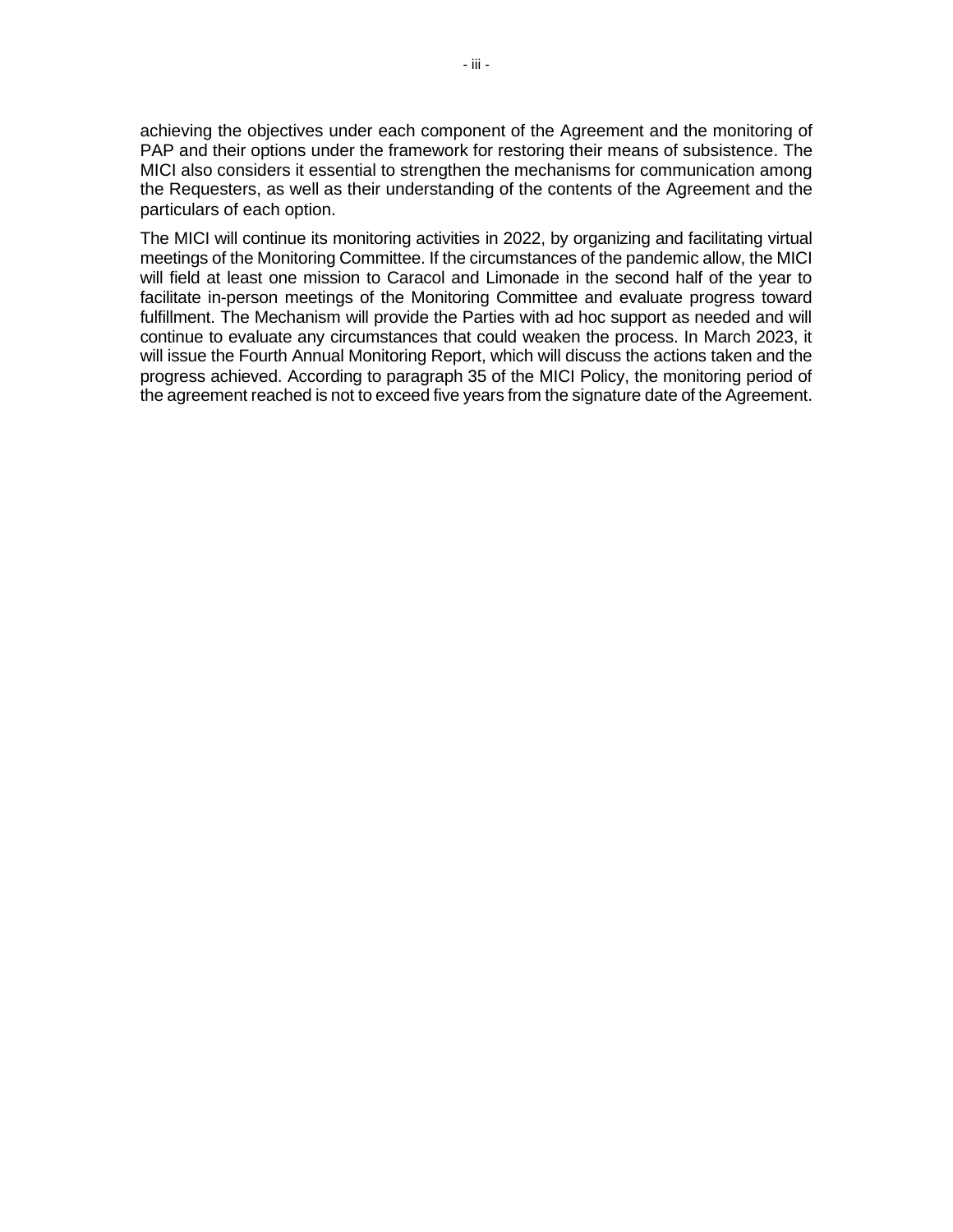## **I. CASE BACKGROUND**

- <span id="page-7-0"></span>1.1 The objective of the Productive Infrastructure Program is to strengthen private sector development in northern Haiti through the construction and operation of the Caracol Industrial Park (PIC). The PIC covers an area measuring approximately 246 hectares and is located in the commune of Caracol near Trou-du-Nord, Terrier-Rouge, and Limonade in the Northeast Department of Haiti.
- 1.2 The IDB has supported the program through five grant operations (HA-L1055, HA-L1076, HA-L1081, HA-L1091, and HA-L1143) <sup>2</sup> and various technical cooperation operations. The last operation in support of the PIC, "Productive Infrastructure Program V" [\(HA-L1143\)](https://www.iadb.org/en/project/HA-L1143), was approved by the Board of Executive Directors on 3 November 2021.
- 1.3 The Infrastructure Program (operation HA-L1055), the first of several investment grant operation in support of the PIC, was approved on 25 July 2011 by the Board of Executive Directors. It financed: (i) the initial infrastructure of the Park, including the perimeter fence, the water treatment plant, and temporary water treatment and waste management facilities; (ii) four industrial buildings; (iii) an administrative building; (iv) social and environmental studies and mitigation measures; and (v) the Compensation and Livelihood Restoration Plan for People Affected by the Program. A portion of funding for the latter component is also part of operation HA-L1076.
- 1.4 On 12 January 2017, the MICI received a Request filed by the Kolektif Peyizan Viktim Tè Chabè [Peasants Collective of Victims of the Chabert] with the support of three civil society organizations: Accountability Counsel, ActionAid Haiti, and Action pour la Reforestation et la Défense de l'Environnement [Action for Reforestation and Environmental Defense] (AREDE). The Kolektif consists of approximately 422 families that had been farming the land in the area where the PIC was built. The Requesters contend that the unannounced construction of the Park's perimeter fence cut off their access to the plots of land that they relied on for their livelihood. Despite having received subsequent compensation comprising transitional and final payments—the Requesters maintain that the amounts received did not enable them to restore their livelihoods. In addition, the Requesters allege that they were unaware of the environmental impacts that the Program could have, particularly the pollution of the Trou-du-Nord River and of the air in the vicinity of the project site. They also had concerns about solid waste management.
- 1.5 The Request was declared eligible on 23 March 2017. Following an evaluation of the feasibility of implementing a dialogue process, the MICI Consultation Phase Process began on 14 June 2017. According to the MICI-IDB Policy, the Consultation Phase Process lasts no more than 12 months. In this case, the IDB's Board of Executive Directors approved a six-month extension, which ran until 14 December 2018.

<sup>2</sup> In 2015, the Board of Executive Directors of the IDB approved operation HA-L1101 to support Caracol Industrial Park, but that operation was canceled in 2019.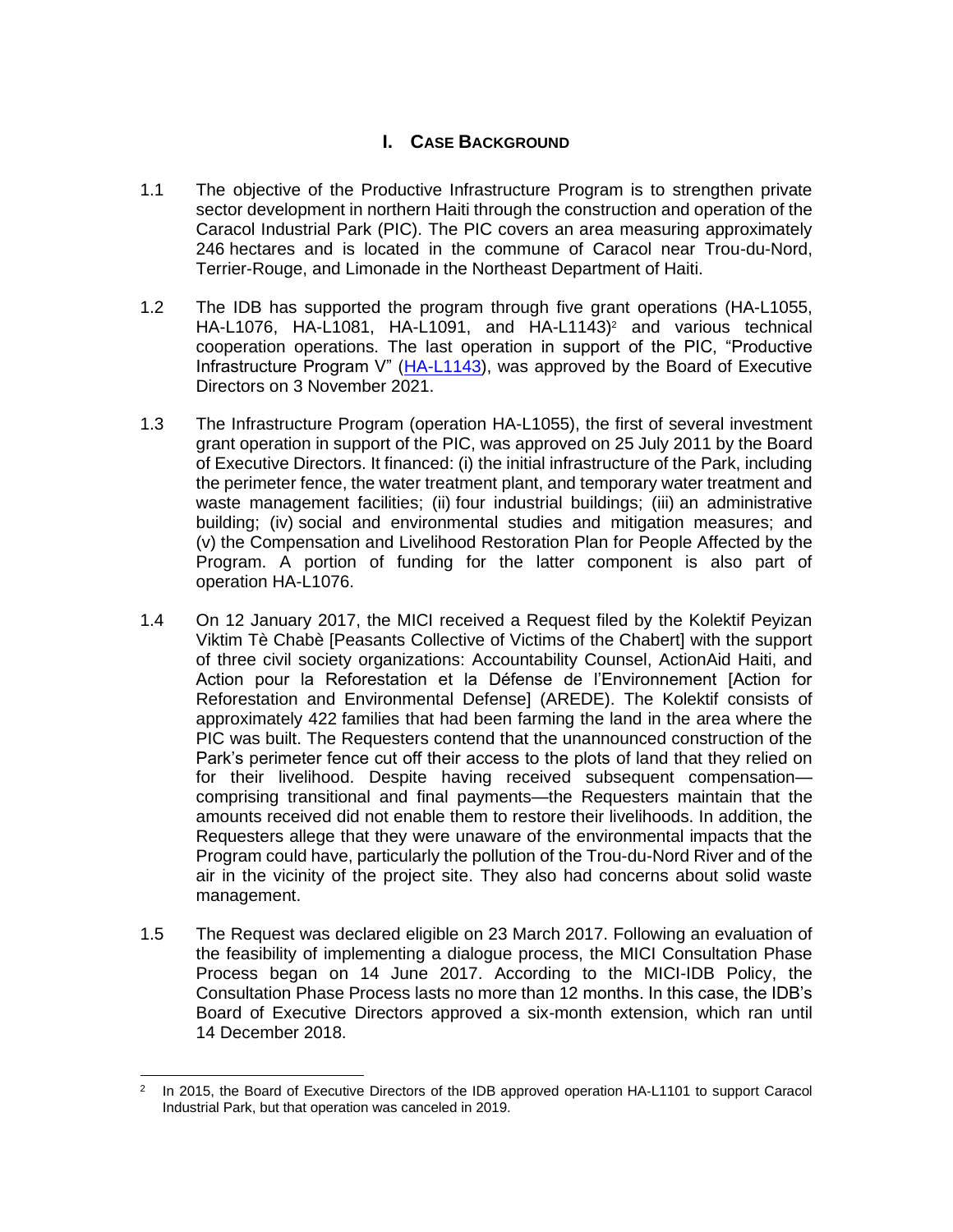- 1.6 During the Consultation Phase Process, the MICI convened and facilitated six rounds of structured dialogue, following up on the issues pre-determined by the Parties on the agenda and using a methodology agreed upon at the outset. The outcome of the six rounds was that the Parties reached 19 partial agreements for immediate implementation, and the final agreement was signed on 8 December 2018. That agreement includes corrective measures to restore the livelihoods of persons affected by the program (PAP). One member of the affected households would receive priority for access to employment at the PIC, preceded by technical training. Meanwhile, another member of the affected households can choose from the following options: access to land and technical support ("access to land"), which is capped at 100 persons affected by the program; specialized farming equipment and inputs ("specialized equipment"); graduation program for the most vulnerable focused on small business development and access to microcredit ("graduation program"); or vocational training. The agreement also includes provisions regarding access to information on the program's social and environmental impacts. On 5 October 2021, the Parties signed an amendment to the Agreement that enabled the persons affected by the program to access public land under the "access to land" option of the additional corrective measures.
- 1.7 In terms of the structure for monitoring the commitments reached, the Parties agreed to set up a Monitoring Committee comprising three representatives of the Requesters, one representative of IDB Management, and one representative of the UTE. The Parties also asked for the MICI to be involved in monitoring. The MICI facilitates the meetings of the Monitoring Committee through Mr. Julián Portilla, who is on the Mechanism's roster of experts in facilitation and has been serving in that role since the initial evaluation of conditions.
- 1.8 As agreed between the Parties and in accordance with paragraph 34 of the MICI-IDB Policy, the terms of the Agreement reached, the monitoring plan and its time frame are confidential. The monitoring plan submitted by the MICI to the Board of Executive Directors of the IDB was approved by the no objection procedure on 2 February 2019.
- 1.9 In January 2020, the MICI issued its First Monitoring Report on the Consultation Phase Agreements, which covered the period from January to December 2019. During that period, the Mechanism reported that Management and the UTE completed the process of reviewing compensation payments and met the deadline for distribution of the school kits. However, it noted the limited progress of the "access to employment" component and the additional support options (access to lands, specialized farming equipment, graduation program for small businesses, and vocational training). With regard to employment at the PIC, only 12% of the persons registered have been hired by year-end 2019. As of December 2019, no steps had been taken to begin the formal initiation of any of the additional options. The MICI found that the conditions set out in the Agreement for selecting the additional options posed challenges for the Requesters and that administrative processes within the IDB and UTE took longer than originally anticipated.
- 1.10 In February 2021, the MICI issued its Second Monitoring Report on the Consultation Phase Agreements, which covered the period from January to December 2020. During that period, the Mechanism observed that 12% of the persons affected by the program who were registered in the "access to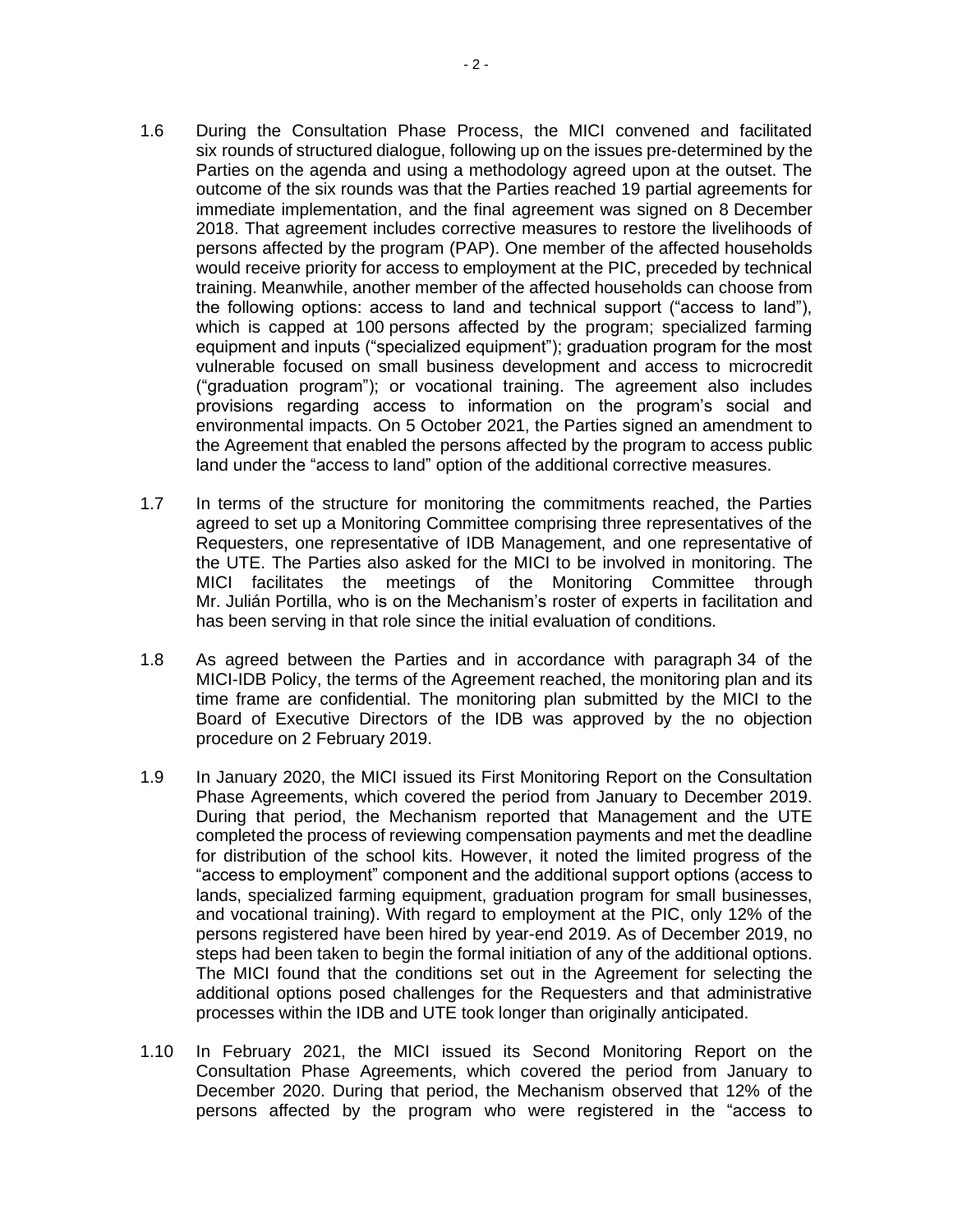employment" component had access to employment at the PIC since the Agreement was signed. However, 15 of those individuals were no longer working at the PIC. The UTE and the IDB undertook the steps necessary to use the PIC's training center to train the persons affected by the program, which helped facilitate access to employment for 69 Requesters. The MICI also noted that 70% of the "specialized equipment" component had been implemented and that implementation of the "graduation program" had begun. Regarding the "access to lands" component, the MICI did not observe any progress in terms of results and noted difficulties in obtaining detailed information on the steps required to bring title transfers to fruition. The Mechanism found that the delay in implementing the commitments included in the Agreement was attributable to delays associated with administrative processes within IDB Management, procedural- and processingrelated delays for which the UTE was responsible, and communication- and mobilization-related delays among the group of Requesters.

1.11 Background information on case MICI-BID-BID-HA-2017-0114 and public documentation prepared during the process can be consulted in the [case file](https://www.iadb.org/es/mici/detalle-de-la-solicitud?ID=MICI-BID-HA-2017-0114) in the MICI Public Registry.<sup>3</sup>

## **II. MICI POLICY AUTHORITY FOR THE MONITORING OF AGREEMENTS**

- <span id="page-9-0"></span>2.1 Paragraph 35 of the MICI-IDB Policy (document MI-47-6) stipulates that, if the Parties reach an agreement during the Consultation Phase process, the Mechanism will prepare in collaboration with them a plan and timetable for monitoring compliance with the agreement reached, where appropriate. The term of the plan will not exceed five years.
- 2.2 In accordance with paragraph 35 of the MICI-IDB Policy, the Mechanism will submit an annual monitoring report to the Board of Executive Directors for information.

### **III. ACTIONS DURING THE REPORTED MONITORING PERIOD**

- <span id="page-9-1"></span>3.1 In-person contact and missions to project sites are essential for the execution of activities during all stages of the Consultation Phase. However, in light of the COVID-19 pandemic and the restrictions imposed to mitigate its spread, adaptive measures have been implemented to limit, as much as possible, the impact of the pandemic on monitoring tasks during the second monitoring period (January 2021 to March 2022). The paragraphs below discuss the monitoring activities, which followed the guidelines set out in the "Guidance Note for Accessible and Secure Remote Case Management."
- 3.2 **Monitoring missions.** The Mechanism did not conduct field monitoring missions during the period covered by this report, owing to measures aimed at containing the COVID-19 pandemic. Among other aspects, these measures restricted the

<sup>&</sup>lt;sup>3</sup> The public documents on the case can be accessed from the "Links" section.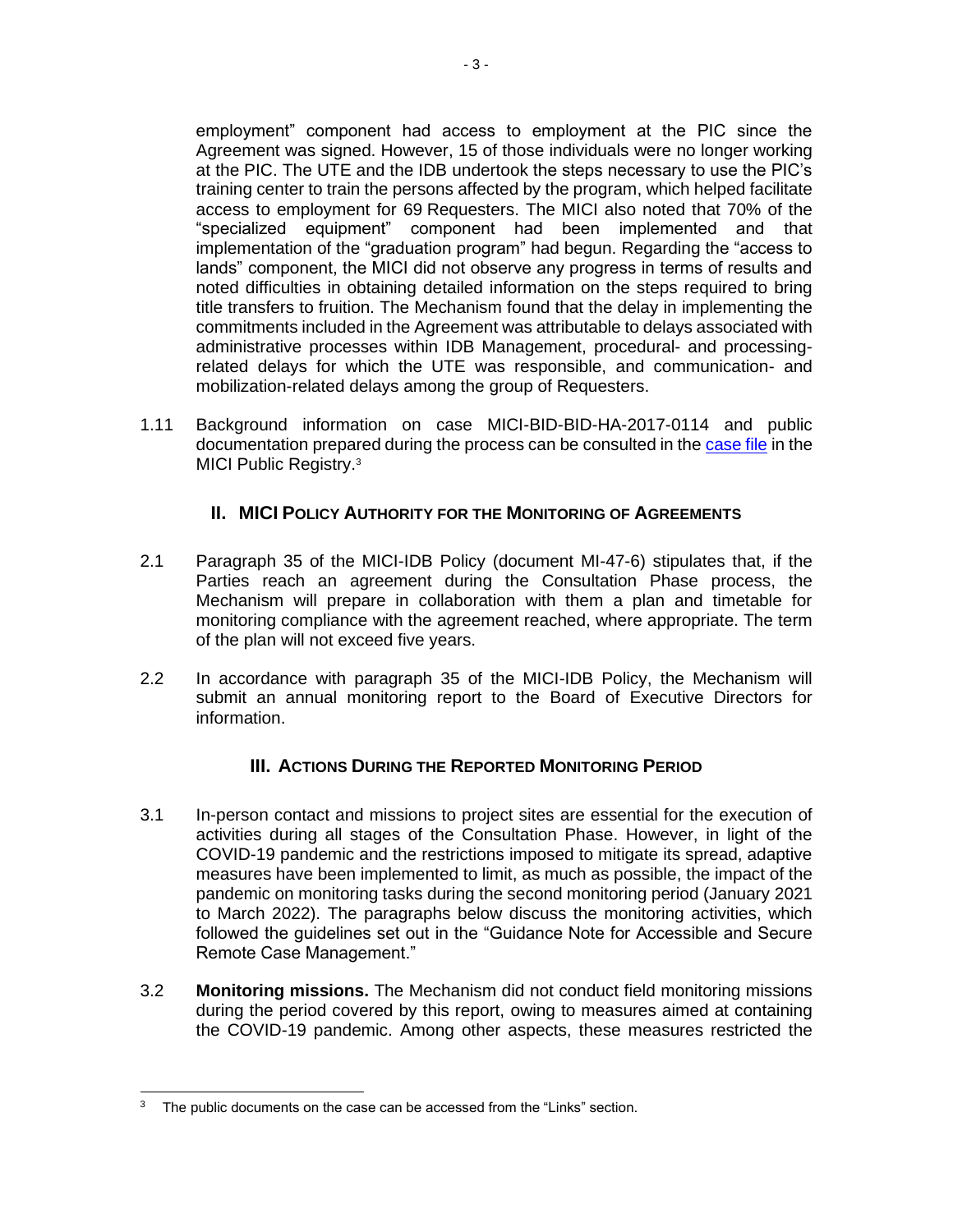ability to travel and hold in-person meetings. Consequently, all Mechanism communications were conducted by telephone or virtual means.

- 3.3 **Bilateral and Monitoring Committee meetings.** The Mechanism facilitated, by virtual means, 12 bilateral meetings with the Parties and two meetings of the Monitoring Committee, thereby ensuring the participation of IDB Management, the UTE, and the representatives and advisers of the Requesters. The latter participated by telephone, since most did not have access to computers or a reliable Internet connection. The MICI also guaranteed access to French-Creole-French interpretation services. All Monitoring Committee meetings were preceded by preparatory meetings with each of the Parties, which included the participation of a facilitator, the Consultation Phase Coordinator, the Case Officer, and the Consultation Phase Assistant.
- 3.4 Given the needs of the case, two digital platforms had to be used simultaneously during teleconferences: (i) Zoom was the primary platform used for the teleconferences and to provide simultaneous and consecutive interpreting services in the preferred languages of the Parties; and (ii) Cisco Jabber to connect the Requesters—who would call in directly on their mobile phones—to the Zoom calls.
- 3.5 **Periodic contact between the MICI and the Parties and relevant stakeholders.** During the period observed, the MICI maintained weekly contact with each of the Parties by phone, WhatsApp messages, and email. It also facilitated various meetings at the request of the Parties when necessary. The MICI took advantage of these exchanges to solicit each Party's views on the status of fulfillment of the agreements, identify challenges for implementation of the activities agreed upon, and propose actions to address them.
- 3.6 The MICI was also in constant contact with Haiti's representative on the Board of Executive Directors, other Executive Directors who had expressed interest in the case, the Bank's Country Office in Haiti, and the project team, to keep them informed about the status of the case at all times.
- 3.7 **Monitoring of media and relevant events.** During the period in question, the MICI regularly monitored the press, social media, online portals, and events to identify relevant contextual information that could have an impact on the monitoring of the activities agreed upon.
- 3.8 **Fulfillment status.** As of March 2022, the following was observed:
- 3.9 Payment of differences identified in the compensation amounts. In the last quarter of 2019, the UTE reported that the review of the compensation payments made under the Compensation and Livelihood Restoration Plan had concluded, resulting in additional payments in 34 cases. However, on 10 June 2020, the Monitoring Committee agreed to conduct a second review of five cases for which no additional payment had been made, since the calculations and the reasons for denying the payment adjustment were unclear. According to an official communication by IDB Management, of the five pending cases three of the individuals picked up their checks at the PIC. The remaining two cases involved very minor amounts, and neither of those individuals had come in to pick up their checks.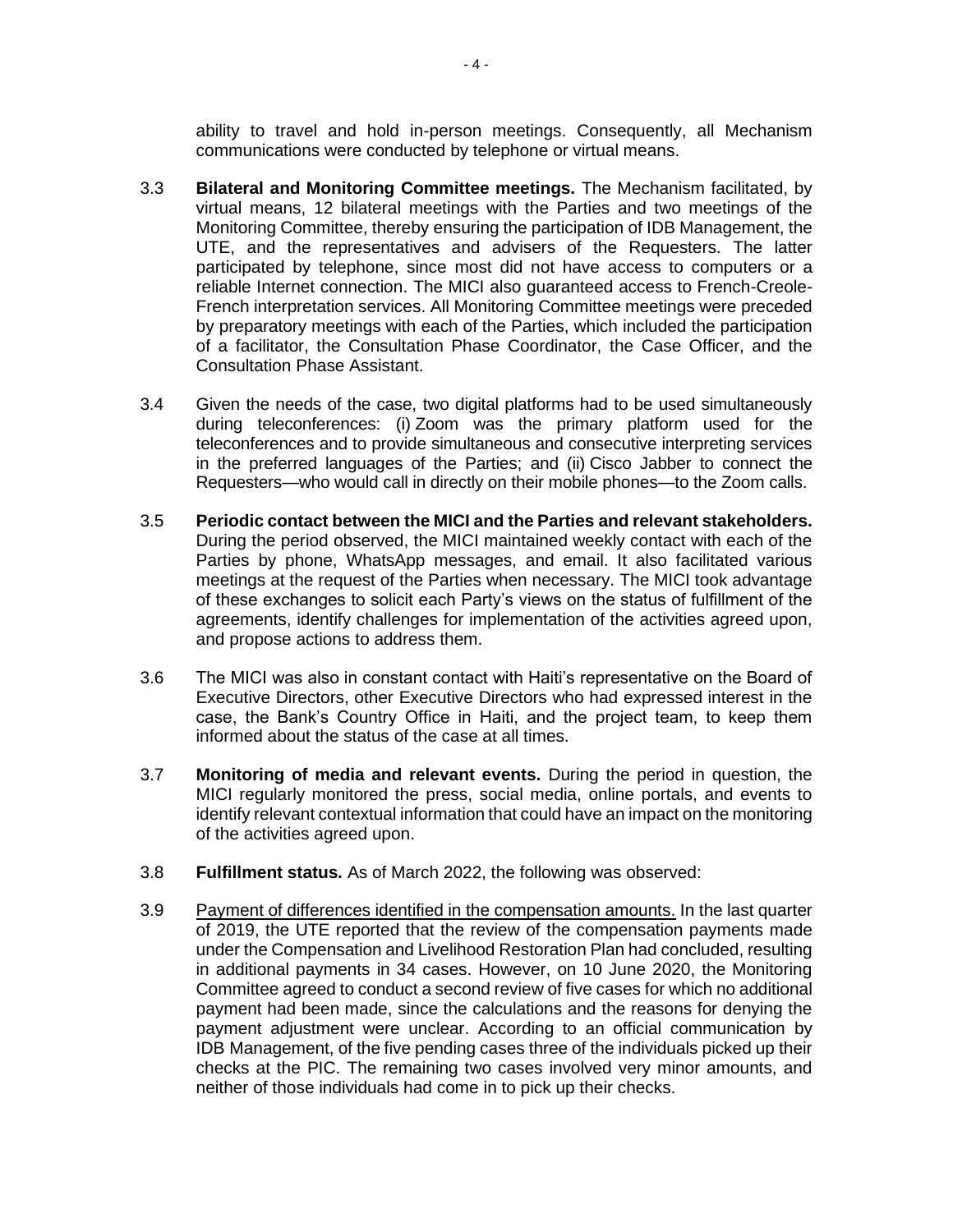- 3.10 Access to employment at the PIC, preceded by vocational training (employment access). According to IDB Management, 45 registered persons affected by the program obtained jobs in 2019 or 2020. In December 2020, however, the Bank reported that approximately 15 of them are no longer working at the PIC. <sup>4</sup> With a view to making headway on this component of the Agreement, and to facilitate access to employment for persons affected by the program, the UTE and the IDB provided approximately eight weeks of cut-and-sew training. Training of the first group under this component was completed on 18 December 2020. In all, 69 persons affected by the program were trained, 25 of whom began working at the PIC. Training of the second group was held from 18 January through 5 March 2021. In all, 34 persons affected by the program were trained in that group and, as of the writing of this report, none of them had begun working at the PIC.
- 3.11 In 2021, 25 persons affected by the program went to work at the PIC, accounting for 7% of the persons registered for this component. In total, 19% of the 375 persons affected by the program have gained access to employment at the PIC since the Agreement was signed. The beneficiaries of jobs at the Park are the direct result of training at the PIC's training center, and efforts by the UTE, which has been in direct contact with the company clients of the Park to underscore the need to implement the "access to employment" component of the Agreement.
- 3.12 According to the Requesters' advisers, 17 persons had completed cut-and-sew training, but were not contacted for employment interviews at the Park.
- 3.13 Additional corrective measures for livelihood restoration. The process for persons affected by the program to select their preferred option began in March 2019 with six information and selection meetings organized by the UTE and IDB Management. Regarding the selection process for the "access to land" option, the UTE, with IDB support, organized several additional meetings between April and July 2019. The selection process concluded in October 2019. During the third year of monitoring, which covers the period from January 2021 to March 2022, the MICI recorded the following implementation status:
- 3.14 *Access to land and technical support (access to land):* According to the UTE's official report dated 25 March 2022, 68 persons affected by the program had identified a plot of land and initiated the document evaluation process with the UTE. Of these plots, 18 were measured by a surveyor and 33 are still being analyzed by the Tax Bureau (DGI). Moreover, six persons affected by the program submitted nonconforming documentation and 32 still have not identified a plot of land. On 17 November 2021, 11 persons affected by the program secured access to public land by obtaining and registering leasing and use rights of land belonging to the Haitian State. As of the writing of this report, the UTE informed the MICI that the documentation of three persons affected by the program who had identified a plot of private land for acquisition had been approved by the DGI, and that the title transfers and their registration with the DGI would be ready in May.

This information was forwarded to the MICI on 23 December 2020. The reasons for the cessation of employment are not yet known.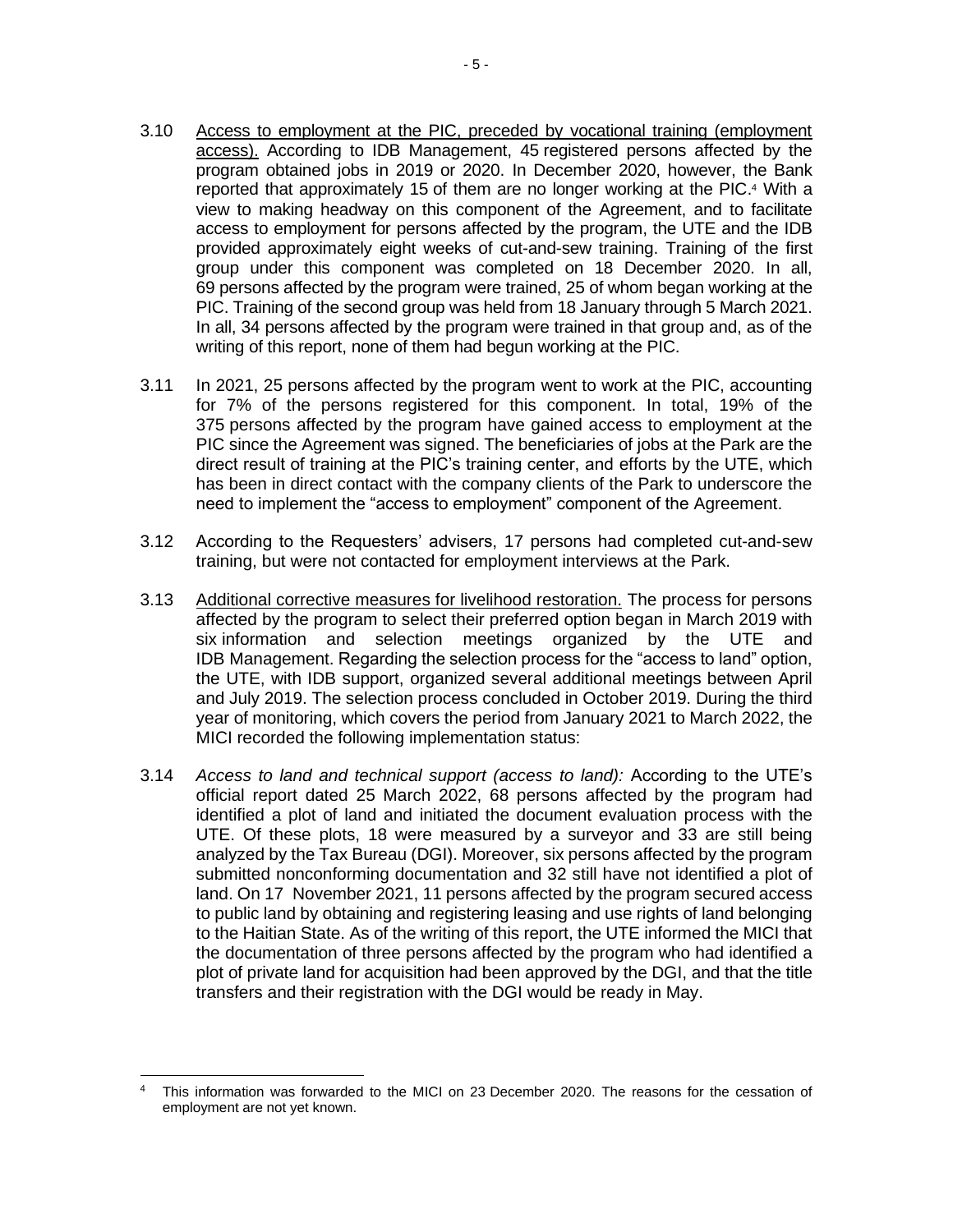

**FIGURE 1. State of fulfillment of the "access to land and technical support" option as of 31 March 2022**

- 3.15 Given the difficulties involved in finding plots of private land in northern Haiti, the MICI, in conjunction with the Parties, identified the need to also facilitate access to land by obtaining and registering leasing and use rights to land owned by the Haitian State as a "State farmer" (*fermier de l'État)*. The MICI and the Parties are also working on an amendment to incorporate that option, and on 3 October 2021, the Parties signed that document.
- 3.16 *Specialized farming equipment and inputs (specialized equipment):* In August 2020, equipment was distributed to 63 persons affected by the project (89 are registered for this option) and work had begun to install it. Those 63 people chose motorized irrigation pumps and the drilling of wells. As of March 2022, the team of the Agricultural and Agroforestry Technological Innovation Program (PITAG) had finalized the necessary installations for the aforementioned 63 persons that had received equipment in 2020.
- 3.17 Upon receiving the equipment, the Requesters raised concerns about the substandard quality of 40 pipes for motorized pump installation. The Requesters and the program team that implemented this option agreed to replace the 40 pipes with better quality ones. IDB Management confirms that the 63 persons affected by the program had received the upgraded pipes.
- 3.18 The Requesters pointed out that 13 of the wells that had been drilled posed problems for accessing water because they were not deep enough. In early February 2022, the Bank gave its no objection for the program implementation team to redrill the 13 wells and, according to the UTE, all 13 cases had been resolved.
- 3.19 The IDB informed the MICI that on 29 January 2022, the PITAG team, in conjunction with the local implementers of this program, held a meeting with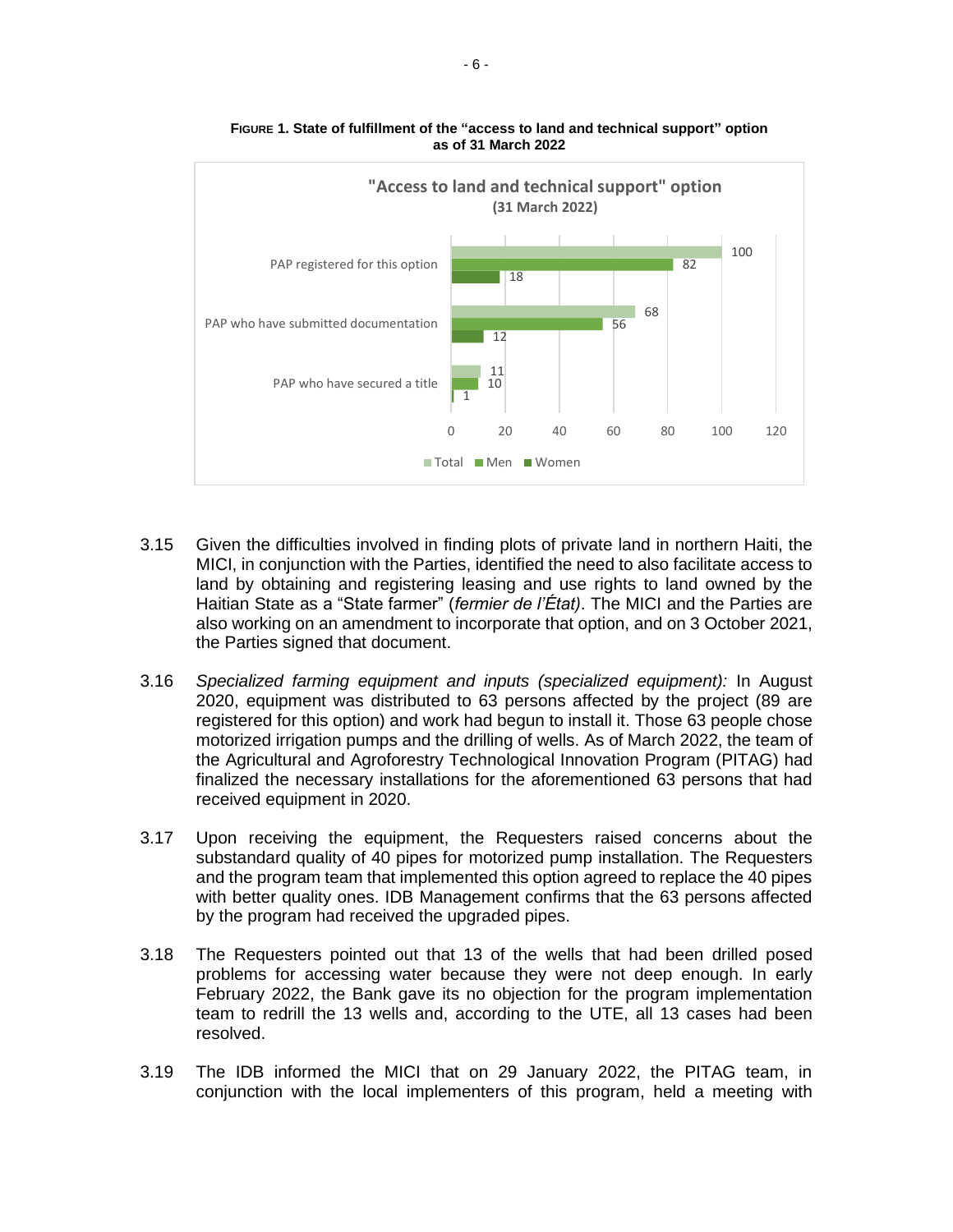15 persons affected by the program and two representatives of the Kolektif to reach agreement on the installation of motorized irrigation pumps and the drilling of wells on their properties. As of the writing of this report, the UTE has confirmed that the specialized equipment teams had access to these 15 persons and were in the process of implementing these works.

3.20 According to information provided by Management on 24 February 2022, 11 persons affected by the program could not be located. The Kolektif a made an effort to locate the persons who had still not been contacted by the PITAG team. The Kolektif also met with the UTE on 8 March, during which the cases of 11 persons were presented. According to an official communication from the Bank and the UTE, these 11 cases will be included in the program.



**Figure 2. State of fulfillment for the "specialized equipment" option as of 31 March 2022**

- 3.21 *Graduation program for the most vulnerable focused on small business development and access to microcredit (graduation program)*: This component focuses on training for small business creation, and, once the program is completed, the beneficiaries will be able to access microcredit. The program includes a sum of money for each beneficiary to help acquire the start-up asset. This component also facilitates access for persons affected by the program to health services. Following the implementer's initial evaluation of the beneficiaries, these persons were classified into two categories of the training program: (i) initial training, geared toward persons affected by the program who have no incomegenerating activities and live on less than 6,000 Haitian gourdes per month; and (ii) training in entrepreneurial activities for persons affected by the program who live on more than G 6,000 per month.
- 3.22 Following an extensive consultation process, the Kolektif, the IDB, the UTE, and the implementer of this option reached agreement on methodological changes to take into account the concerns raised by persons affected by the program regarding this component. Of special concern were the amounts of money for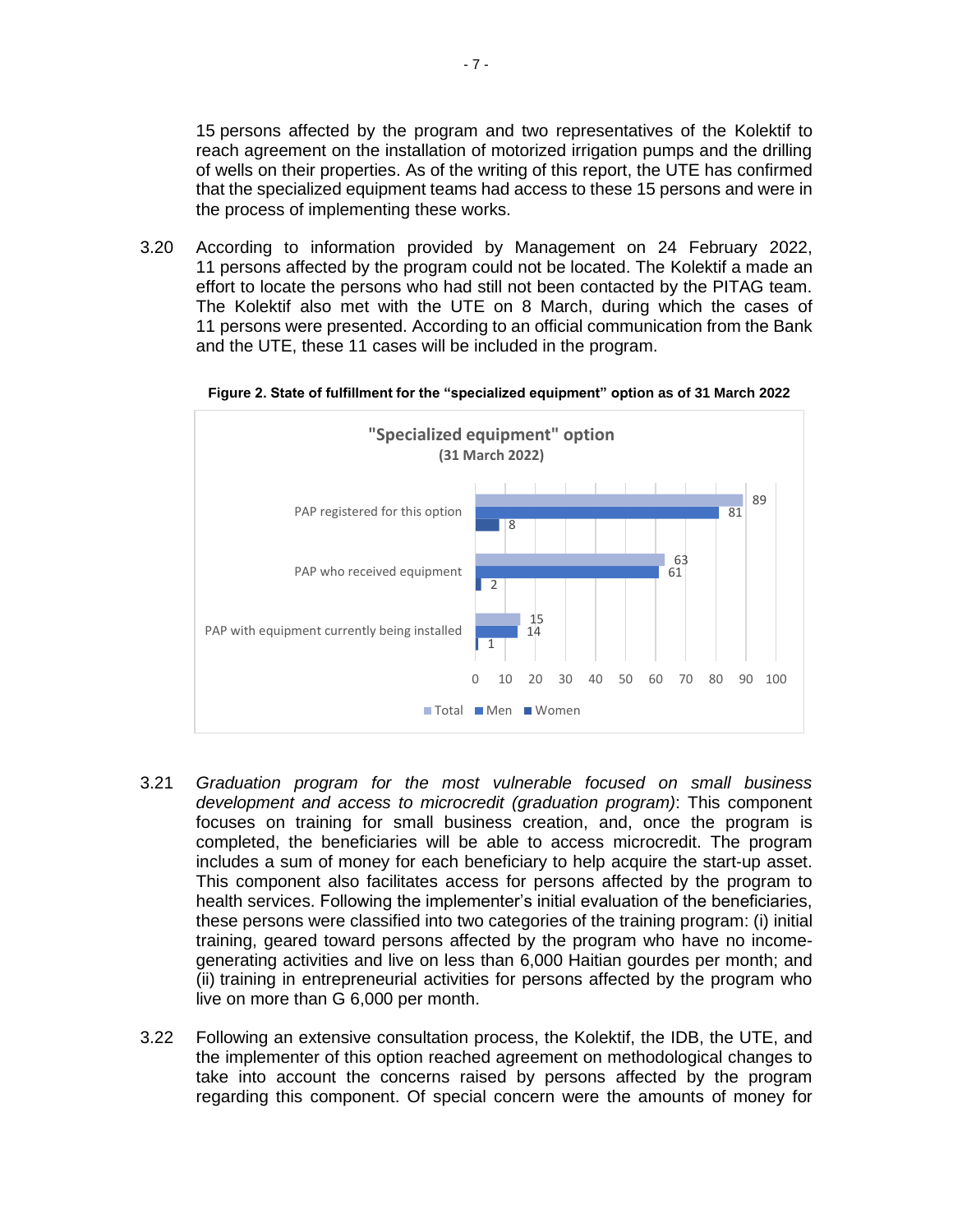acquiring assets, given the economic changes in the country since the Agreement was signed. Sonje Ayiti, the specialized organization that is implementing this option, held informational meetings from 6 to 9 April to present the new monetary package available, the new work modalities, and the agendas of the two categories.



**Figure 3. State of fulfillment for the "graduation program" option as of 31 March 2022**

- 3.23 According to information provided by the UTE, 171 of the 172 persons who participated in the program already received the payments to acquire assets. According to the Requesters' advisers, there are still 16 persons affected by the program who are registered in this component but were not included in the graduation program. The UTE noted that it is exploring options for accommodating those 16 persons in this component.
- 3.24 The most recent report (1 November 2021) published by Sonje Ayiti underscores that, with the aim of supporting the economic sustainability of the persons affected by the program who are participating in this option, eight communal savings and loan associations have been created through the program.
- 3.25 According to the November 1 Sonje Ayiti survey of the 158 persons who participated in the program, the MICI wishes to point out that (i) 49% of those surveyed said their income increased after investing a portion of their first payment in acquiring assets for their income-earning activities; (ii) 60% joined a savings and loan association; and (iii) 65% invested the money in their small and medium-sized businesses. Furthermore, 85% of the beneficiaries surveyed reported having accessed health services through the program.
- 3.26 *Vocational training*: According to a 15 December 2021 official communication from the UTE, one person affected by the program completed computerized accounting studies, another began studying residential electrical wiring and systems in August 2021, and a third will begin computerized accounting studies in 2022.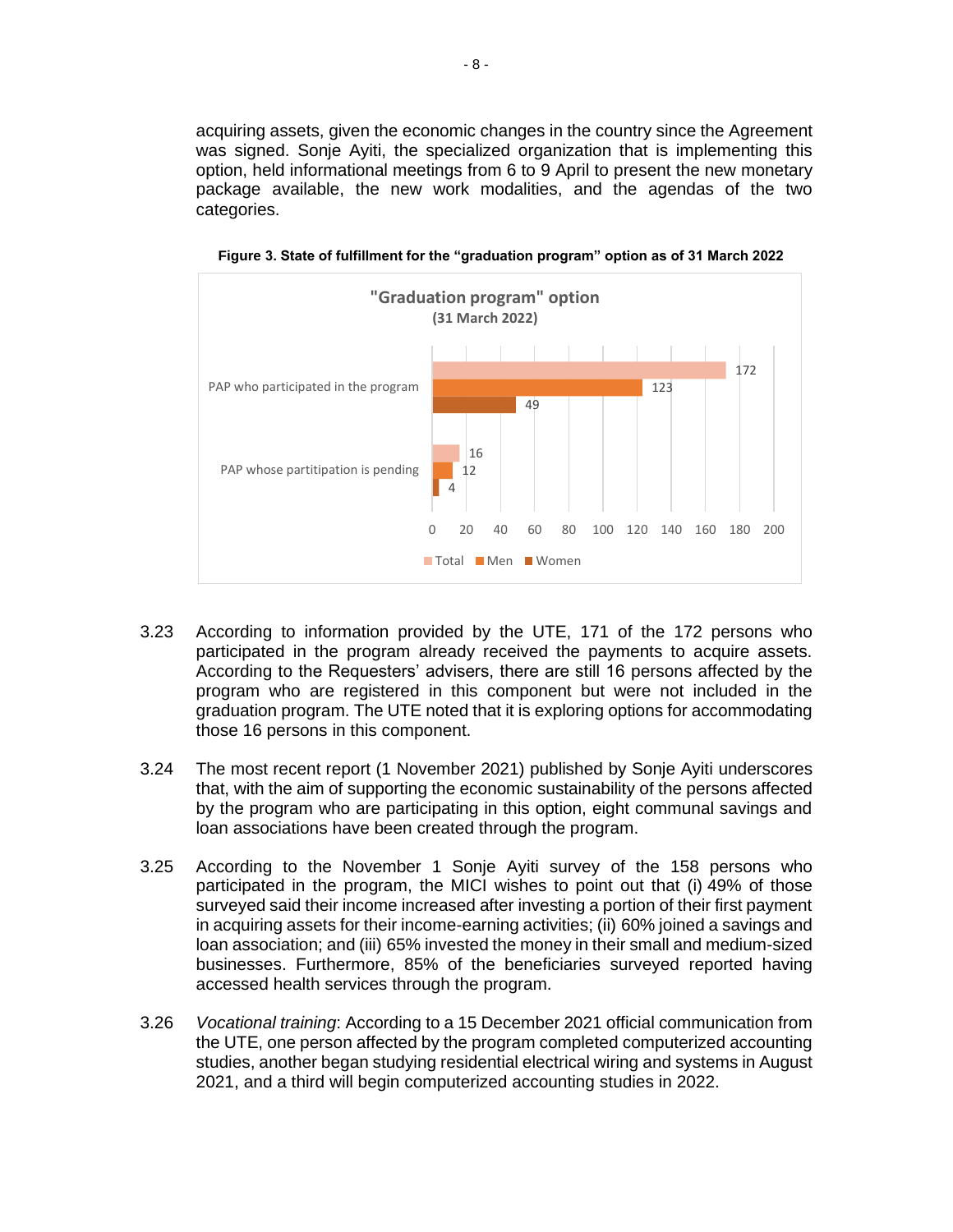3.27 One person affected by the program asked the IDB and the UTE if this component could be readjusted to finance a second year of training, inasmuch as readjustments had been made to other components. With a view to preserving the Agreement's spirit of restoring livelihoods, Management and the UTE agreed to the request and extend the financing for this option to include a second year of training for the persons affected by the program. In addition, the persons participating in this option were specifically asked to make their best efforts to complete the training cycle and graduate.



**Figure 4. State of fulfillment of the "vocational training" option as of 31 March 2022**

- 3.28 Provision of school kits. The UTE informed the MICI that some Requesters had not yet picked up their school kits from the PIC, despite having been asked to retrieve them on several occasions by the executing agency.
- 3.29 Measures relating to the PIC's environmental and social impacts. Due to the measures to adapt to the pandemic and the technological challenges of communication, the monitoring of the implementation of the corrective measures was given priority for the sake of efficient time management during virtual monitoring sessions. Ample time needs to be given to communicate this information due to its thematic and technical complexity. In light of the fact that travel restrictions remained in effect for part of 2021, a virtual monitoring session devoted exclusively to this component would be held in the second quarter of 2022.

#### **IV. CONCLUSIONS AND NEXT STEPS**

<span id="page-15-0"></span>4.1 During the period analyzed in this report, the Mechanism observed considerable progress. In particular, tangible results were achieved in the "access to employment," "access to land," "graduation program," and "vocational training" components. In the third year of monitoring, the MICI observed that 25 persons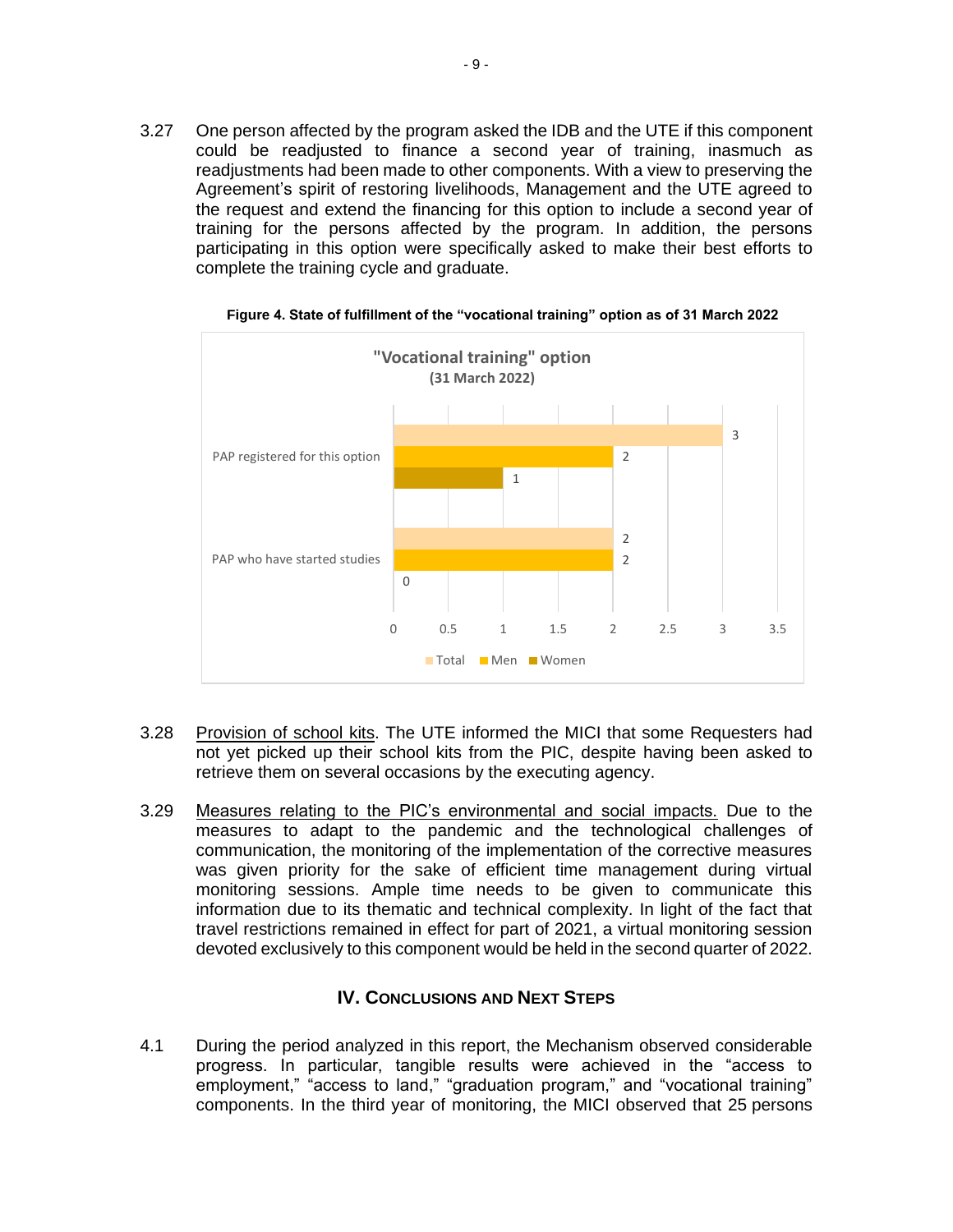affected by the program had gained access to employment, 11 to land, 172 to the graduation program, and 2 to vocational training.

- 4.2 The MICI observed considerable progress in the "access to land" component, since 11 persons registered for that component were awarded rights to lease and use land owned by the Haitian State. The amendment to the Agreement that made it possible to obtain public land was key to the progress observed, and the Mechanism wishes to point up the efforts and commitment of the Parties in the preparation and signature of the amendment. However, in the third year of monitoring, the MICI observed a lack of access by persons affected by the program to private land. It also observed that administrative delays in the processes required to bring this option to fruition pose a risk to progress on this component, since both elements have eroded trust among the actors involved in the real estate transactions to facilitate the purchase of plots for the persons affected by the program.
- 4.3 The MICI also observed less progress in the "specialized equipment" component, as no deliveries of motorized pumps were recorded and the drilling of wells had not yet been completed during the period analyzed. Nevertheless, the MICI observed that 13 wells with problems had been repaired and, as of the writing of this report, 15 persons affected by the program were in the process of accessing their specialized equipment.
- 4.4 To date, the cumulative percentages of the Agreement implemented by component are: "access to employment," 19%; "access to land," 11%; "specialized equipment," 70%; "graduation program," 91%; and "vocational training," 66%.
- 4.5 Throughout the period analyzed, there were various structural challenges that impacted fulfillment of the Agreement. The restrictions imposed in response to the pandemic affected implementation and the monitoring activities since they limited domestic and international travel. The third year of monitoring was also affected by a complex sociopolitical environment and precarious security conditions that restricted movements within Haiti. The exacerbation of political instability due to the assassination of president Jovenel Moïse in July 2021, the damage caused to Haiti's infrastructure by a 7.2 magnitude earthquake, followed by Tropical Storm Grace in August, and the fuel crisis in the last quarter of 2021 hampered the progress made on activities and processes and communication with the Requesters. Specifically, the security situation and the fuel crisis directly impacted the execution timeline for the "access to land and technical support" component, by hindering the land surveying process.
- 4.6 The COVID-19 pandemic has hindered communication with the Parties, particularly with the Requesters. Many of them live in areas with little or no Internet connectivity, and where telephone signals are often unreliable.
- 4.7 With respect to the "vocational training" component, the MICI wishes to highlight the willingness of the Parties and the administrative arrangements made by the UTE and the IDB to ensure that this component finances two years of studies, thus guaranteeing a second year of training for the persons registered for training in residential electrical wiring/systems and providing the other two beneficiaries with access to a second year of studies.